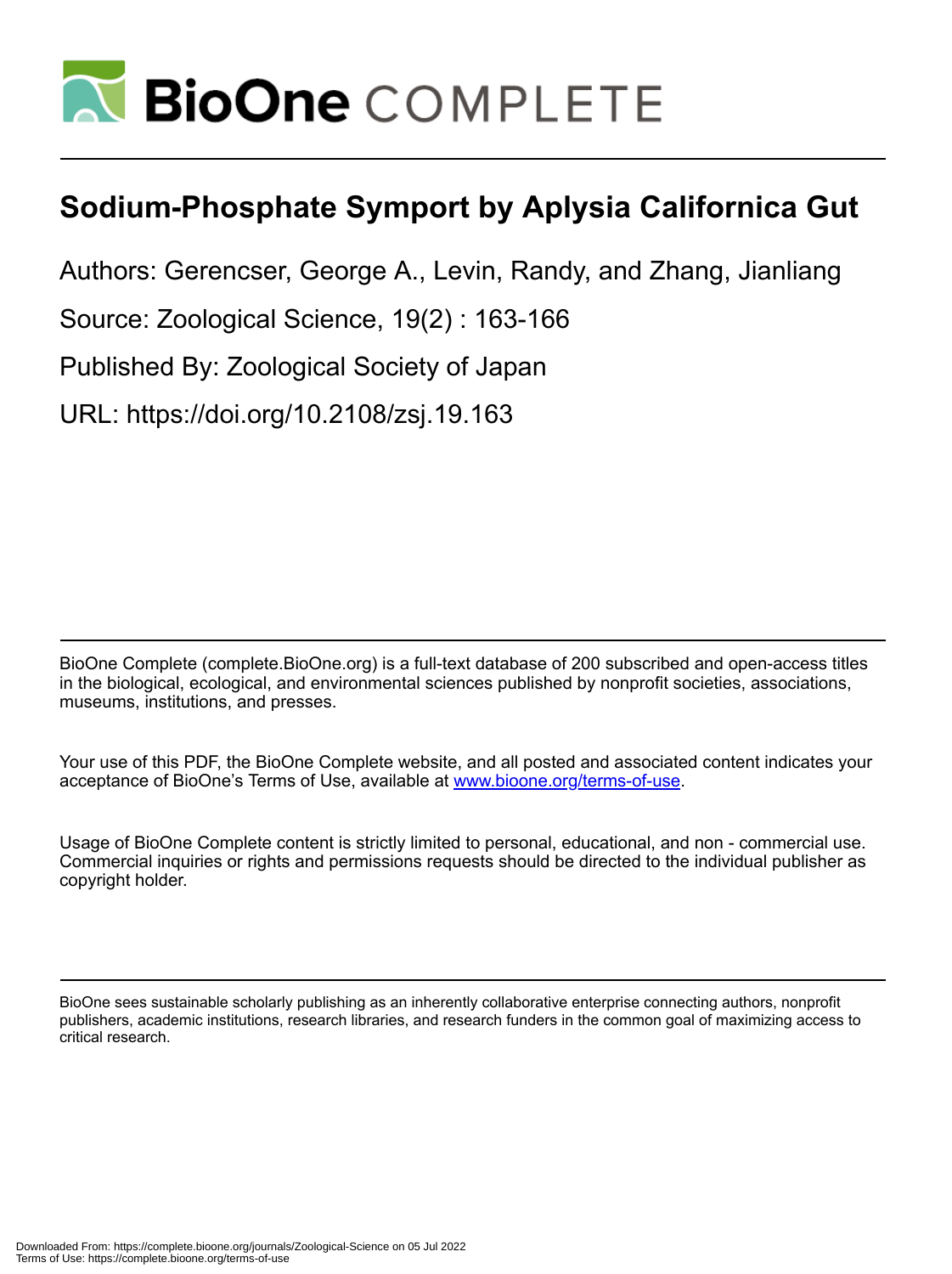# **Sodium-Phosphate Symport by** *Aplysia Californica* **Gut**

George A. Gerencser<sup>1\*</sup>, Randy Levin<sup>1</sup> and Jianliang Zhang<sup>2</sup>

1 *Department of Physiology, College of Medicine, University of Florida, Gainesville, FL 32610 U.S.A.* 2 *Department of Medicine, College of Medicine, University of Florida, Gainesville, FL 32610 U.S.A.*

**ABSTRACT**—Phosphate transport across plasma membranes has been described in a wide variety of organisms and cell types including gastrointestinal epithelia. Phosphate transport across apical membranes of vertebrate gastrointestinal epithelia requires sodium; whereas, its transport across the basolateral membrane requires antiport processes involving primarily chloride or bicarbonate. To decipher the phosphate transport mechanism in the foregut apical membrane of the mollusc, *Aplysia californica*, *in vitro* short-circuited *Aplysia californica* gut was used. Bidirectional transepithelial fluxes of both sodium and phosphate were measured to see whether there was interaction between the fluxes. The net mucosal-toserosal flux of Na<sup>+</sup> was enhanced by the presence of phosphate and it was abolished by the presence of serosal ouabain. Similarly, the net mucosal-to-serosal flux of phosphate was dependent upon the presence of Na<sup>+</sup> and was abolished by the presence of serosal ouabain. Theophylline, DIDS and bumetande, added to either side, had no effect on transepithelial difference or short-circuit current in the *Aplysia* gut bathed in a  $Na<sub>2</sub>HPO<sub>4</sub>$  seawater medium. However, mucosal arsenate inhibited the net mucosal-to-serosal fluxes of both phosphate and Na<sup>+</sup> and the arsenate-sensitive Na<sup>+</sup> flux to that of phosphate was 2:1. These results suggest the presence of a Na-PO4 symporter in the mucosal membrane of the *Aplysia californica* foregut absorptive cell.

**Key words:** phosphate absorption, sodium phosphate symport, active transport

# **INTRODUCTION**

Gastrointestinal and renal transport of the anion phosphate across epithelial apical membranes has been investigated in various vertebrate groups including: mammals such as rabbit (Murer *et al.*, 1983) and rat (Berner *et al.*, 1976); avian such as chicken (Matsumoto *et al.*, 1980), and other lower vertebrates (Danisi and Murer, 1991). Studies with intact vertebrate tissue preparations have documented that transepithelial inorganic phosphate  $(P_i)$  transport against an electrochemical potential difference in the small intestine is dependent on the presence of sodium (Na<sup>+</sup>) (Fuchs and Peterlik, 1980). In vertebrates, this process can contribute to the transepithelial regulation of  $P_i$  levels, and may affect acid-base balance and plasma osmolarity.

However, there is a dearth of studies regarding  $P_i$  transport across epithelia of invertebrates. In view of this vacuum of  $P_i$  transport information in invertebrates, the present study was undertaken to determine the nature of the  $P_i$  transporter in the mucosa of *Aplysia* gut. The present sudy uses isolated foregut from Aplysia californica to chracterize a Na<sup>+</sup>/P<sub>i</sub>

\* Corresponding author: Tel. (904) 392-4482; FAX. (904) 392-8340.

symporter that is located in the mucosal membrane of the gut cells and is inhibited by arsenate and ouabain. This transport mechanism may contribute, in part, to the maintenance of Pi homeostasis by *Aplysia*.

#### **MATERIALS AND METHODS**

#### **Mollusc**

*Aplysia californica* were obtained from Marinus (Westchester, CA) and were maintained at 25°C in circulating filtered seawater. Adult *Aplysia* (600–1000 g) were used in these experiments and in most cases only animals that had been kept in the laboratory under the above conditions for ≤1 wk were used.

#### **Incubation media for gut tissue**

The formula for the standard seawater (Ringer's) solution used was: Na Gluconate, 400 mM; Na<sub>2</sub>, 30 mM; MgSO<sub>4</sub> · 7H<sub>2</sub>0, 12.3 mM; K Gluconate, 12.1 mM; NaHCO<sub>3</sub>, 2.4 mM; Ca(Gluconate)<sub>2</sub>, 11.4 mM; mannitol, 40 mM. A Na<sup>+</sup>-free medium was prepared by totally replacing Na<sup>+</sup> with trishydroxyaminomethane<sup>+</sup> using gluconate, phosphate and bicarbonate salts. A phosphate-free medium was prepared by totally replacing phosphate and mannitol with gluconate. The total osmolality of the bathing media was 1010 mOsm/Kg and their pH was 7.8 at 25°C.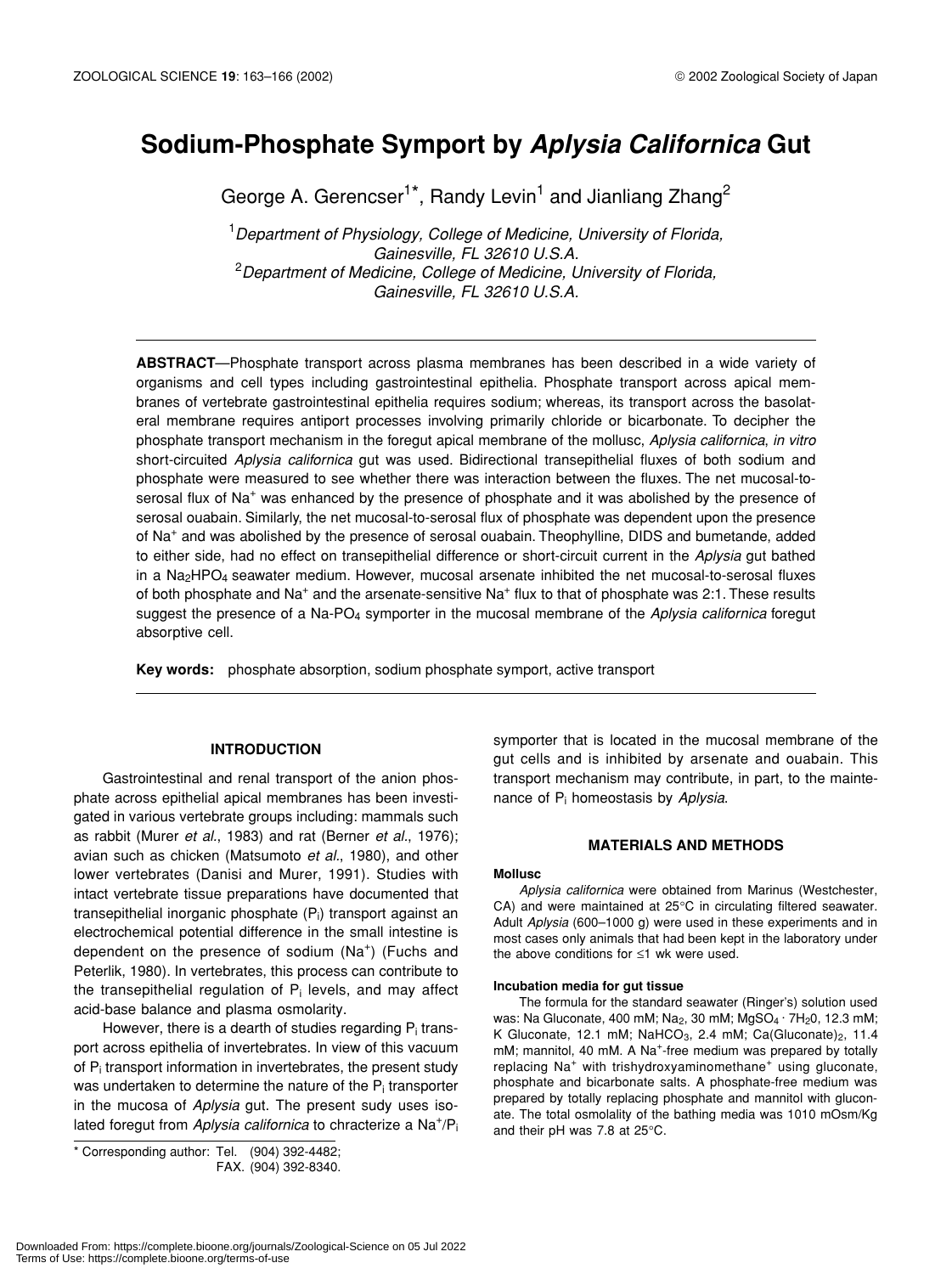#### **Experimental Procedures**

The preparation and mounting of gut sheets between the two halves of a Lucite Ussing chamber that allowed measurement of transepithelial potential difference  $(\Psi_{MS})$  and short-circuit current (SCC) across the gut have been described previously (Gerencser, 1978). Both the mucosal and serosal media were gassed with 100% O2, and both aspects of the gut were independently and continuously perfused by gravity with seawater medium at room temperature (25±1°C).

The methods used to measure  $\Psi_{\text{MS}}$  and SCC were essentially similar to those employed for rabbit ileum by Schultz and Zalusky (1964), except that agar bridges from calomel half-cells, instead of Ag-AgCl electrodes, were used to apply external current to the system. The electrolyte content of these bridges was identical to that of the bathing solution in each experiment to minimize diffusion currents. The agar bridges from the potential-sensing electrodes contained saturated KCI because K<sup>+</sup> and CI<sup>-</sup> have approximately equal mobility constants (Schultz and Curran, 1970). To minimize potential offset between these electrodes, the ends of these bridges were preequilibrated with the bathing medium for several hours before the experiment. Offset between the potential-sensing electrodes was measured at the beginning of the experiment and again at the end of the run following removal of the tissue and replacement of the bathing fluid. The potential drop between the potential-sensing electrodes due to the resistance of the bathing solution was compensated automatically by the voltage-clamp device as described by Rothe *et al.* (1969).

By use of  $2^{2}$ Na and  $3^{2}$ PO<sub>4</sub> (New England Nuclear), unidirectional mucosal-to-serosal ( $J_{MS}$ ) and serosal-to-mucosal fluxes ( $J_{SM}$ ) of Na<sup>+</sup> or P<sub>i</sub> were determined on paired pieces of tissue from the same animal when their respective SCC's were comparable in magnitude (i.e. within 5% of each other). In these radioisotopic experiments the tissue was allowed to equilibrate for 30–90 min in nonradioactive seawater solution. At this electrical steady-state time (SCC changed no more than 5% of total value per hr), a trace amount of isotope was directly added to the chamber. Thereafter, at timed intervals of approximately 20 min, 0.1 ml samples of solution were removed from the initially unlabeled half-chamber for counting. Fluxes observed during the early sampling stages, i.e.,

Table 1. Na<sup>+</sup> fluxes in various seawater media

before specific activity equilibrium between tissue and bathing solution was achieved, were small. They increased to constant values by the end of the first hour following introduction of tracer. Therefore, only samples obtained following the first hour were used to estimate steady-state fluxes. Experiments were usually terminated 4–5 hr after addition of isotope. From the results obtained  $J_{MS}$  and  $J_{SM}$  of <sup>22</sup>Na and <sup>32</sup>PO<sub>4</sub> were computed as described by Quay and Armstrong (1969). All data are reported as means±SEM. Differences between means were analyzed statistically using a Student's paired t-test and utilizing  $P > 0.05$  as the significant difference probability criterion.

## **RESULTS**

The first group of experiments was designed to examine whether phosphate and/or ouabain had any effect on Na<sup>+</sup> fluxes. As can be seen in Table 1, the mean net  $J_{MS}$  of  $Na^{+}(J_{MS}^{NET})$  is approximately equal to the average SCC with gluconate being the major anion in the bathing medium. However, upon replacing both the mucosal and serosal bathing media with a media containing both  $P_i$  and gluconate, there is a significant increase (P<0.05) in the  $J_{MS}^{NET}$  of Na<sup>+</sup>. This change in Na<sup>+</sup> absorption is due to an increase in the unidirectional J<sub>MS</sub> of Na<sup>+</sup>. The unidirectional J<sub>SM</sub> of Na<sup>+</sup> did not significantly change in the phosphate-based medium. Also, the mean  $J_{MS}^{NET}$  of Na<sup>+</sup>, in the presence of phosphate, is significantly greater (P<0.05) than the corresponding average SCC. Serosal ouabain (10<sup>-4</sup>M) abolished the phosphate-dependent  $J_{MS}^{NET}$  of Na<sup>+</sup> by inhibiting solely the unidirectional  $J_{MS}$  of Na<sup>+</sup>. Ouabain also abolished the SCC

The next group of experiments was designed to examine if Na<sup>+</sup> and/orouabain had any effect on  $P_i$  fluxes. As can be seen in Table 2, the average net J $_{\rm MS}^{\rm NET}$  of P<sub>i</sub> is almost absent when the gut was bathed in Na<sup>+</sup>-free bathing medium. The

| Seawater Media                                        | JMS                  | J <sub>SM</sub>      | $J_{\rm MS}^{\rm NET}$ | <b>SCC</b>          |
|-------------------------------------------------------|----------------------|----------------------|------------------------|---------------------|
| Na Gluconate                                          | $148.2 \pm 12.1$ (9) | $119.9 \pm 12.8$ (9) | $28.3 \pm 10.6$ (9)    | $35.6 \pm 8.3$ (9)  |
| NaGluconate+Na <sub>2</sub> HPO <sub>4</sub>          | $185.1 \pm 10.3$ (6) | $112.0 \pm 15.8$ (6) | $73.1 \pm 17.6$ (6)    | $46.3 \pm 12.8$ (6) |
|                                                       | P < 0.05             | ns                   | P < 0.05               | ns                  |
| NaGluconate+Na <sub>2</sub> HPO <sub>4</sub> +Ouabain | $106.1 \pm 9.3$ (6)  | $101.2 \pm 18.3$ (6) | $4.9 \pm 4.1(6)$       | $1.7\pm 6.8$ (6)    |
|                                                       | P < 0.05             | ns                   | P < 0.05               | P < 0.05            |

Values are expressed in nanoequivalents per square centimeter per minute (mean±SEM). Numbers in parentheses show the number of experiments;  $J_{ms}$ , mucosal-to-serosal flux;  $J_{sm}$ , serosal-to-mucosal flux; SCC, short-circuit current; ns, not significant.

|  | Table 2. Phosphate fluxes in various seawater media. |  |  |  |  |
|--|------------------------------------------------------|--|--|--|--|
|--|------------------------------------------------------|--|--|--|--|

| Seawater Media                                         | JMS                | JSM                | $J_{\rm MS}^{\rm NET}$ | <b>SCC</b>         |
|--------------------------------------------------------|--------------------|--------------------|------------------------|--------------------|
| Tris Gluconate +Tris <sub>2</sub> HPO <sub>4</sub>     | $30.1 \pm 6.8$ (9) | $28.9 \pm 7.3$ (9) | $1.2\pm 6.3(9)$        | $1.1\pm4.6(9)$     |
| NaGluconate+Na <sub>2</sub> HPO <sub>4</sub>           | $44.6 \pm 2.1(4)$  | $24.0 \pm 3.2(4)$  | $20.6 \pm 3.5(4)$      | 48.1 $\pm$ 9.3 (4) |
|                                                        | P < 0.05           | ns                 | P < 0.05               | P < 0.05           |
| NaGluconate +Na <sub>2</sub> HPO <sub>4</sub> +Ouabain | $31.7\pm8.6(5)$    | $27.1 \pm 1.6$ (5) | $4.6 \pm 2.0$ (5)      | $3.0\pm2.1(5)$     |
|                                                        | ns                 | ns                 | ns                     | ns                 |

Values are expressed in nanoequivalents per square centimeter per minute (mean±SEM). Numbers in parentheses show the number of experiments;  $J_{ms}$ , mucosal-to-serosal flux;  $J_{sm}$ , serosal-to-mucosal flux; SCC, short-circuit current, ns, not significant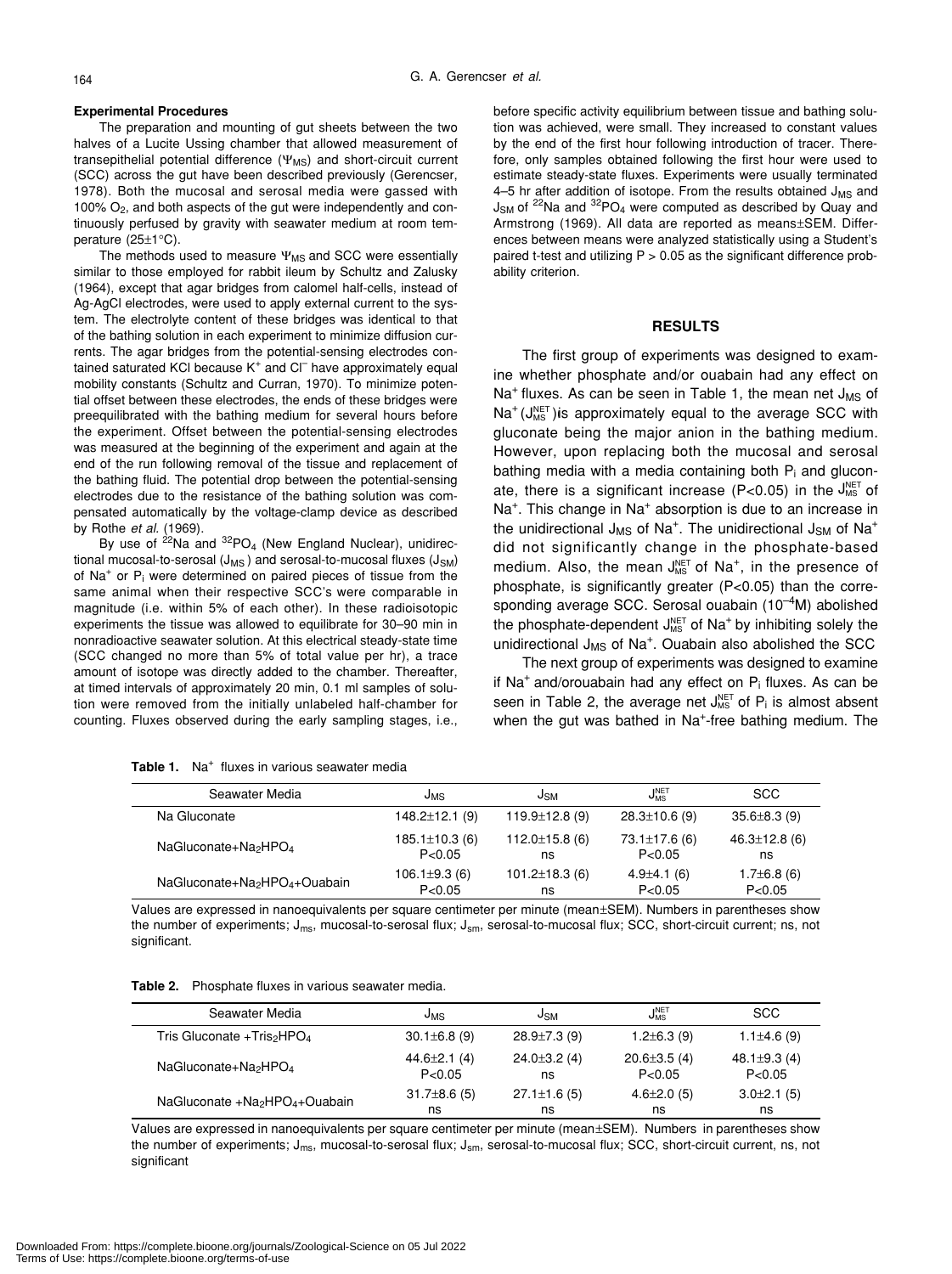|                                                         | <b>Phosphate Fluxes</b> |                      |                        |                    |
|---------------------------------------------------------|-------------------------|----------------------|------------------------|--------------------|
| Seawater Media                                          | J <sub>MS</sub>         | J <sub>SM</sub>      | $J_{\rm MS}^{\rm NET}$ | <b>SCC</b>         |
| NaGluconate+ Na <sub>2</sub> HPO <sub>4</sub>           | 41.2 $\pm$ 7.3 (4)      | $22.6 \pm 5.9(4)$    | $18.6 \pm 4.3(4)$      | $37.1 \pm 2.8$ (4) |
| NaGluconate+ Na <sub>2</sub> HPO <sub>4</sub> +Arsenate | $23.1 \pm 6.1$ (4)      | $25.2 \pm 3.6$ (4)   | $-2.2\pm 4.1(4)$       | $29.3 \pm 5.1$ (4) |
| Significance                                            | P < 0.05                | ns                   | P < 0.05               | ns                 |
|                                                         | Sodium Fluxes           |                      |                        |                    |
| Seawater Media                                          | J <sub>MS</sub>         | J <sub>SM</sub>      | $J_{\rm MS}^{\rm NET}$ | <b>SCC</b>         |
| NaGluconate+ Na <sub>2</sub> HPO <sub>4</sub>           | $216.1 \pm 15.0$ (5)    | $114.6 \pm 10.1$ (5) | $101.5 \pm 14.7(5)$    | $40.6 \pm 7.8$ (5) |
| NaGluconate+ Na <sub>2</sub> HPO <sub>4</sub> +Arsenate | $170.1 \pm 9.3(5)$      | $110.1 \pm 12.6$ (5) | $60.0 \pm 10.9(5)$     | $32.6 \pm 5.8$ (5) |
| Significance                                            | P < 0.05                | ns                   | P < 0.05               | ns                 |

|  | Table 3. Effect of arsenate on Na <sup>+</sup> and Pi fluxes. |  |
|--|---------------------------------------------------------------|--|
|--|---------------------------------------------------------------|--|

Values are expressed in nanoequivalents per square centimeter per minute (mean±SEM). Numbers in parentheses show the number of experiments;  $J_{ms}$ , musosal-to-serosal flux;  $J_{sm}$ , serosal-to-mucsal flux; SCC, short-circuit current, ns, not significant

corresponding average SCC is also close to zero. However, when the Na<sup>+</sup>-free P<sub>i</sub> bathing medium was replaced with a Na<sup>+</sup>-containing P<sub>i</sub> medium, the average  $J_{MS}^{NET}$  of P<sub>i</sub> increased significantly (P<0.05) over control. This increase in the  $J_{MS}^{NET}$ of  $P_i$  was entirely attributable to an increase in the unidirectional  $J_{MS}$  of  $P_i$  because there was no significant change in the undirectional  $J_{SM}$  of  $P_i$  in the presence of Na<sup>+</sup>. The average SCC, in the presence of Na<sup>+</sup>,was significantly greater than zero (P<0.05) and it was also greater than the  $J_{\text{\tiny MS}}^{\text{\tiny NET}}$  of P<sub>i</sub>. Serosal ouabain (10<sup>-4</sup>M) inhibited both the  $J_{MS}^{NET}$  of  $P_i$  and the SCC. The unidirectional  $J_{MS}$  of  $P_i$  was the only flux of  $P_i$  that was affected by serosal ouabain.

The next series of experiments were designed to examine the effects of arsenate on Na+ and Pi fluxes in *Aplysia* gut. The addition of arsenate (10<sup> $-2$ </sup>M) to the mucosal compartment of a Na Gluconate  $+$  Na<sub>2</sub>HPO<sub>4</sub> bathing medium inhibited the unidirectional  $J_{MS}$  of  $P_i$ , but not the  $J_{SM}$  of  $P_i$ , resulting in the complete depression of  $J_{MS}^{NET}$  of  $P_i$  (Table 3). In contrast, the serosal addition of  $10^{-2}$ M arsenate to the serosal bathing solution had no effect on either the unidirectional J<sub>MS</sub> or J<sub>SM</sub> of P<sub>i</sub> [data not shown (n=3)]. The addition of  $10^{-2}$ M arsenate to the mucosal bathing solution also inhibited the unidirectional  $J_{MS}$  of Na<sup>+</sup> without affecting the unidirectional J<sub>SM</sub> of Na<sup>+</sup>. The ratio of the arsenate -sensitive Na<sup>+</sup> and P<sub>i</sub> fluxes was 2:1 in both J<sub>MS</sub> and J<sup>NET</sup>. On the other hand, arsenate had no significant effect on SCC across the *Aplysia* gut.

Theophylline (10<sup>-6</sup>M), bumetanide (10<sup>-5</sup>M) nor 10<sup>-5</sup>M 4,4'-diisothiocyano-2,2'-disulfonic stilbene (DIDS) added to either the mucosal or serosal bathing medium had no effect on J<sub>MS</sub> of Na<sup>+</sup> or P<sub>i</sub> or SCC in the *Aplysia* gut preparation. Each of these chemical agents were used in three experiments described above.

#### **DISCUSSION**

In the current investigation we presented suggestive evidence for the existence of a carrier-mediated  $Na<sup>+</sup> - P<sub>i</sub>$ symport located in the apical membrane of *Aplysia californica* foregut epithelium. Phosphate carriers have been described in the apical membranes of several vertebrate epithelial tissues (Danisi and Murer, 1991). Na<sup>+</sup> - P<sub>i</sub> cotransport, Pi -anion exchange mechanisms and proton-dependent Pi transport have been demonstrated in mammalian ileal brush border and basolateral membranes (Murer *et al*., 1983; Sactor and Cheng, 1981). In avian renal membranes multiple pathways were shown to transport  $P_i$ ; Na<sup>+</sup> -  $P_i$  cotransport and P<sub>i</sub>-HCO<sub>3</sub><sup>-</sup> exchange (Matsumoto *et al.*, 1980; Gmaj and Murer, 1986). However, there is a paucity of studies on lower vertebrates and invertebrates relative to P<sub>i</sub> transport. Therefore, one of the reasons for studying the *Aplysia* gut was to provide evidence for the existence of a  $P_i$ -transporter and, also to identify the nature of this transporter.

When the *Aplysia* foregut was bathed in a P<sub>i</sub>-free (Table 1) or Cl– -free (Gerencser, 1981; Gerencser, 1985) Na<sup>+</sup> -containing seawater media, the net active absorptive flux of Na<sup>+</sup> was equivalent to the SCC. This observation is interpreted as Na<sup>+</sup> being the only ion actively translocated, in a net sense, across the gut tissue. However, when  $P_i$  partially replaced gluconate [a non-transportable anion (Cattey *et al*., 1992)] in the bathing media, the net active absorptive flux of Na<sup>+</sup> increased solely due to the increase in the unidirectional  $J_{MS}$  of Na<sup>+</sup>. This suggests that  $P_i$  stimulated the absorptive flux of Na<sup>+</sup>. However, the J<sup>NET</sup> of Na<sup>+</sup> is significantly greater than the corresponding SCC (Table 1). This disparity in  $J_{MS}^{NET}$  of Na<sup>+</sup> and SCC could be accounted for by a net active absorptive flux of an anion such as  $P_i$ . Serosally-applied ouabain inhibited both  $J_{MS}^{NET}$  of Na<sup>+</sup> and the SCC, accompanied by an inhibition of the unidirectional  $J_{MS}$  of Na<sup>+</sup> (Table 1). These observations suggest that Na<sup>+</sup> transport and SCC are dependent on the activity of the  $Na^+/K^+$ -ATPase (Gerencser and Lee, 1985; Skou, 1965).

In a Na<sup>+</sup>-free seawater bathing medium there is no net transport of Pi nor a SCC across the *Aplysia* gut (Table 2). However, upon replacing the Na<sup>+</sup>-free seawater medium with a medium containing Na<sup>+</sup>, there is a finite  $J_{MS}^{NET}$  of P<sub>i</sub> under short-circuited conditions. These observations suggest that active  $P_i$  absorption is dependent upon the presence of Na<sup>+</sup> and that there is coupling between these two ions in their transit from the mucosal to the serosal bathing